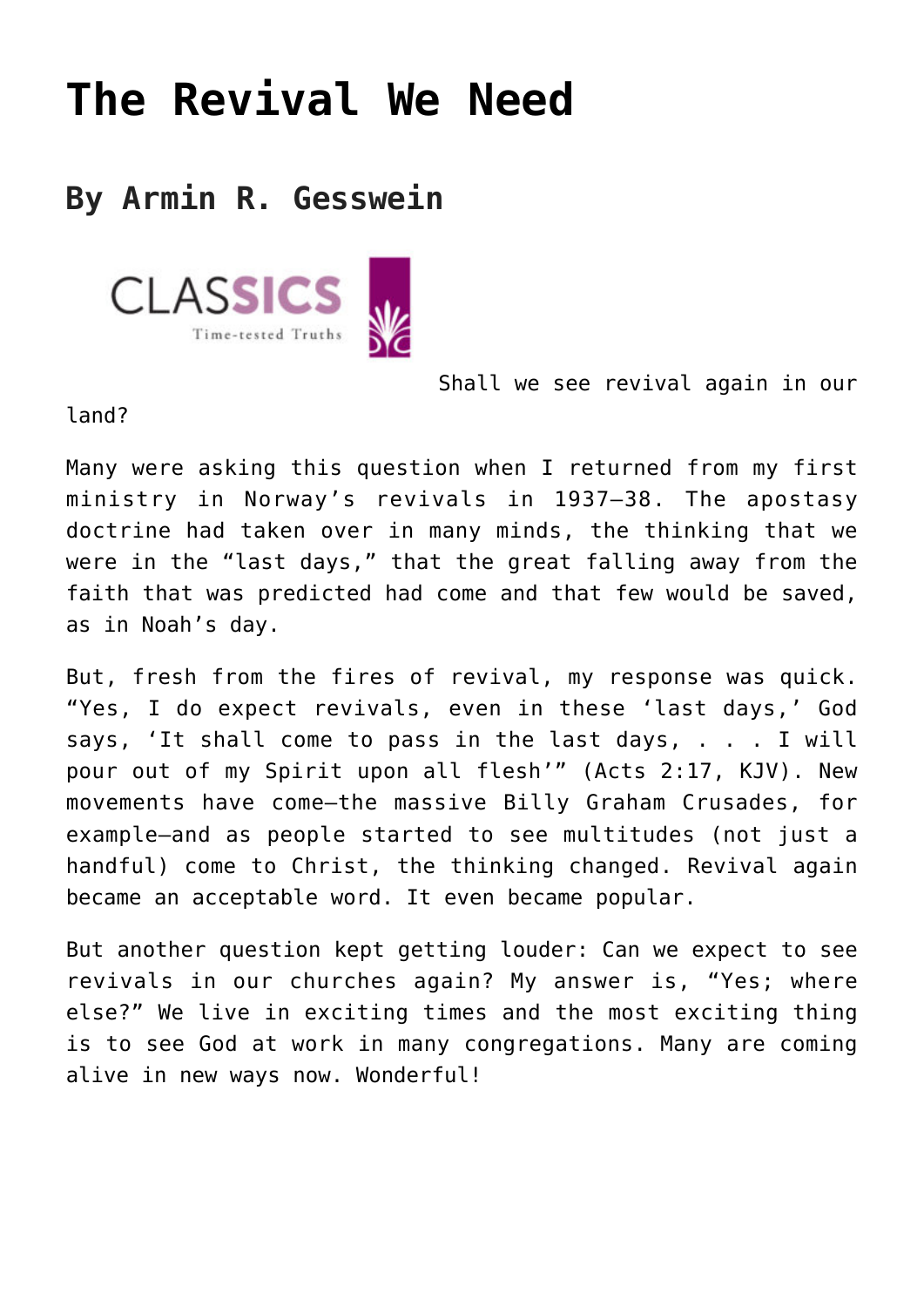## **Passing and Permanent**

The big question is, What is the revival we need? The revival we need is a return to normal New Testament Christianity as it was experienced in the Jerusalem congregation. That church presents to us God's normal pattern of church life—ongoing, not something pumped up or pepped up or stepped up by promotion. Rather, it gives us the normal, the standard for the church—not something special.

At Pentecost both the passing and the permanent were displayed. The passing was not the normal: the rushing mighty wind, the tongues of fire. What continued was the normal: a church membership filled with the Spirit, on fire for Christ, every member strong in prayer and in the prayer meetings, a power-filled, witnessing church. A congregation to which "the Lord added . . . daily those who were being saved" [Acts 2:47, amp], one that "continued steadfastly in the apostles' doctrine . . . and in breaking of bread, and in prayers" [v. 42, KJV]. And one where the reverential awe of God rested over the assembly.

Normal, Not Special This is the day of the special and the specialist. We are all geared to this thinking, even in the church. We have "special meetings," and add on an "extraspecial," a "super" and finally a "super-duper." But the problem is that most all of our specials put together leave us below the New Testament norm; our "supers" still leave us superficial.

The Jerusalem congregation did not need the many "special" meetings we have. I am not against them; I am involved in them myself. But the Jerusalem church had a normal which was higher than our special. People were converted and "added to them" all the time.

They did not hold a series of special evangelistic meetings or depend on a special evangelist. Apart from Philip, one does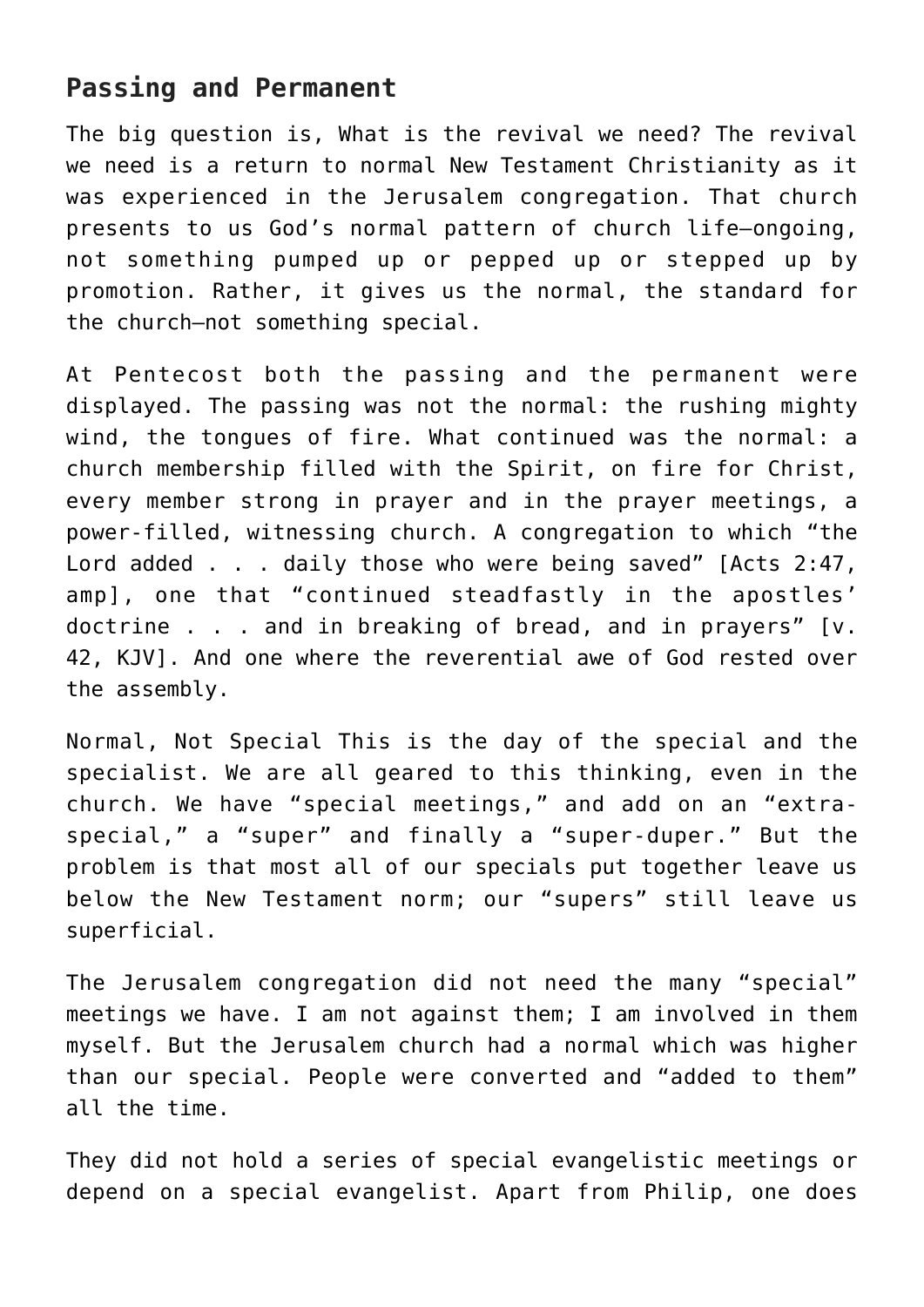not even read of evangelists. This is not to say they did not have them. But their evangelism was not evangelist-evangelism. It was church-evangelism, the strongest and deepest kind. It produced and reproduced converts "after its kind," so that the thousands added to it were all "of one accord." The power of the Holy Spirit and the bringing forth of spiritual children took place within the congregation, the burdened, praying assembly.

We do not read of special revival meetings in the Jerusalem church. Their normal was better than that. Even when their preachers were in jail, the work continued as powerfully as ever. Why?

Because the power was not only in the preacher or the pulpit, but also in the pew. Because of this there was tremendous dimension of power in the pulpit as well.

Don't Settle In the New Testament it is the church—especially the local congregation—and not some kind of revival that is the major unit of the action of the Holy Spirit.

A good assembly—like a good jet engine—is meant for great altitude and for a strong, normal cruising speed. Many of our churches have "engine" problems. They lack power. The prayer life is so low that they do not even have enough prayer-thrust to get airborne!

We should not settle for anything less than normal New Testament churches.

Is not this the revival we need? God's Word calls us to our knees for it, and gives us faith to expect it.